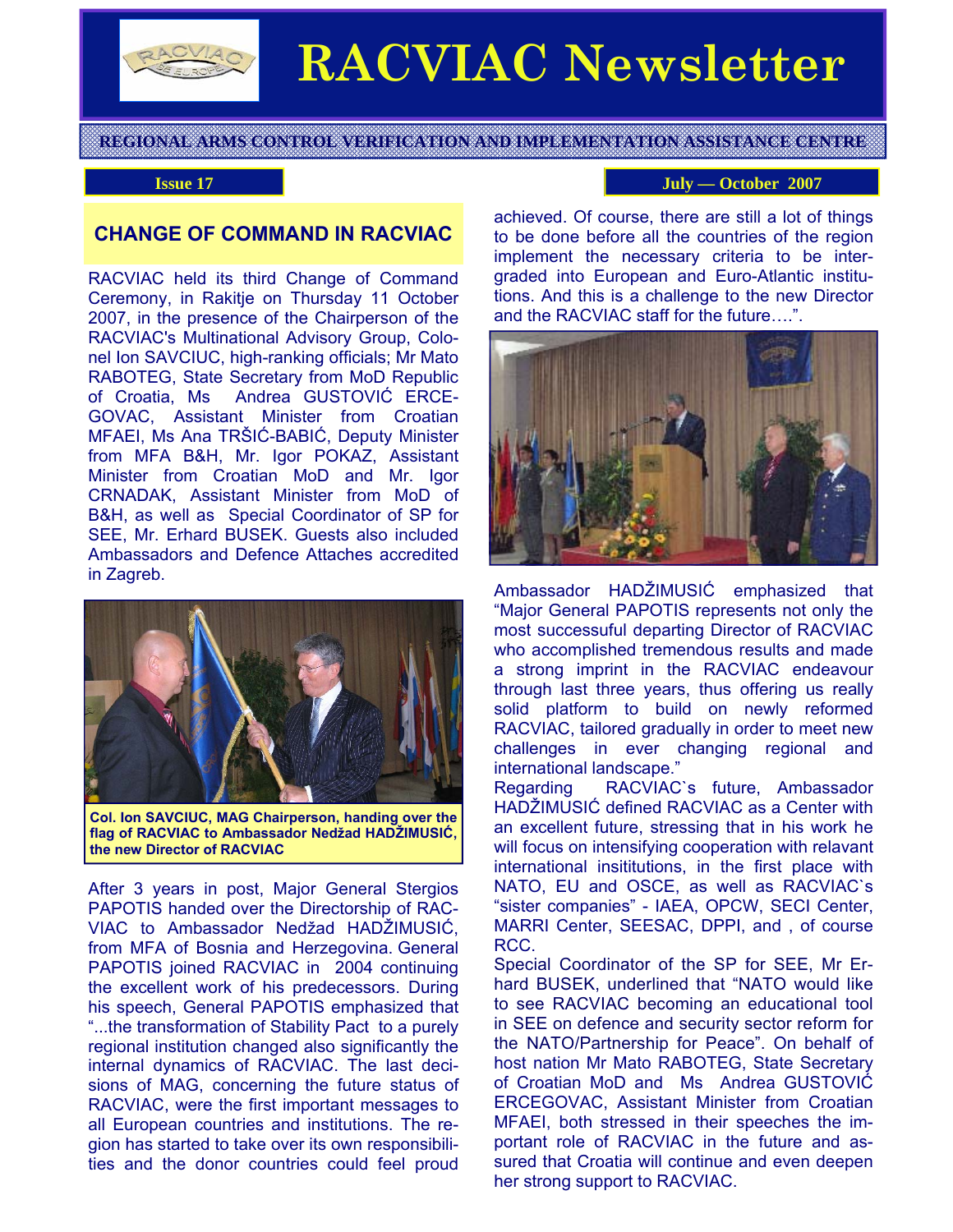#### **THE NEW DIRECTOR OF RACVIAC**



 Ambassador Nedžad HADŽIMUSIĆ is a carrier diplomat who started his carrier finishing Diplomatic School of MFA of ex-Yugoslavia, in 1981. From

1982 till 1986 he worked as the First Secretary in the Embassy of ex-Yugoslavia in Stockholm, Sweden. From 1986 till 1989 he was Head of the Department for Europe, in MFA of ex-Yugoslavia, in Belgrade. Ambassador HADŽIMUSIĆ was appointed as the Minister Counsellor & Charge d'Affaires in the Embassy of ex-Yugoslavia in Brussels for three years, and the following four years as the Minister Plenipotentiary, Head of Mission of Bosnia and Herzegovina to European Union and NATO, in Brussels.

In the Ministry of Foreign Affairs of B&H Ambassador HADŽIMUSIĆ was the Ambassador in charge of representing B&H in SECI, and Political Director for Implementation of Dayton Peace Agreement and Security and Stability. Apart from other positions, he acted as a Senior Representative of Bosnia and Herzegovina responsible to facilitate implementation and monitoring of Stability Pact for SEE Anti-corruption Initiative and a Chair of the Political Directors Committee during the B&H's Presidency (April 2003 – April 2004) of the SEECP. He also worked in MFA of B&H as the Director for Political Multilateral Relations and Co-operation. On many occasions Ambassador HADŽIMUSIĆ led B&H Delegation to a number of international events in Europe and beyond. Ambassador Hadžimusić was also nominated as Co-Chair of the State Commission for NATO and PfP by the B&H Council of Ministers. Lecturing on many occasions, as well as visiting various universities, Ambassador HADŽIMUSIĆ was a Guest Speaker at NATO School in Oberammergau, Germany. He has an excellent knowledge of English, French and solid understanding of Slovenian, Russian and other Slavic languages. Among many professional achievements, he also wrote several OP-ED articles that were published in «International Herad Tribune» and «The Wall Street Journal Europe» .

Before having been selected for the position of the Director of RACVIAC in October 2007, Ambassador HADŽIMUSIĆ occupied the position of the Assistant Minister for Multilateral Relations in the MFA of B&H.

## **18 MAG Meeting & Budgetary meeting in RACVIAC**

Thirty-three representatives from twenty-one RACVIAC member countries participated in the 18<sup>th</sup> Biannual MAG Meeting held on 4<sup>th</sup> October of this year in RACVIAC, located in the Croatian military barracks "Vitez Damir Martić" in Rakitje, near Zagreb. Meeting participants also included representatives of countries with observer status (Canada and Switzerland), as well as Stability Pact representative Mr. Jiri KALASNIKOV, and SEDM representatives Mr. Pance ANGELOV, Major Nexhat LIMANI and Capt Goran ELENSKI.



**Budgetary Meeting** took part in advanced of the 18th MAG Meeting in RACVIAC, on Wednesday 3rd October 2007. The aim of this meeting was to discuss all financial issues of RACVIAC, especially after the results of the last MAG Meeting, regarding the new status of RACVIAC. Top-



ics discussed at the  $18<sup>th</sup>$  MAG Meeting included personal and financial issues, and in particular the future and the new mission of RACVIAC. MAG adopted the proposals from the Budgetary Meeting regarding the RACVIAC Policy on Supported Countries, Costs for seminars, Core Budget and ways of contribution as follows: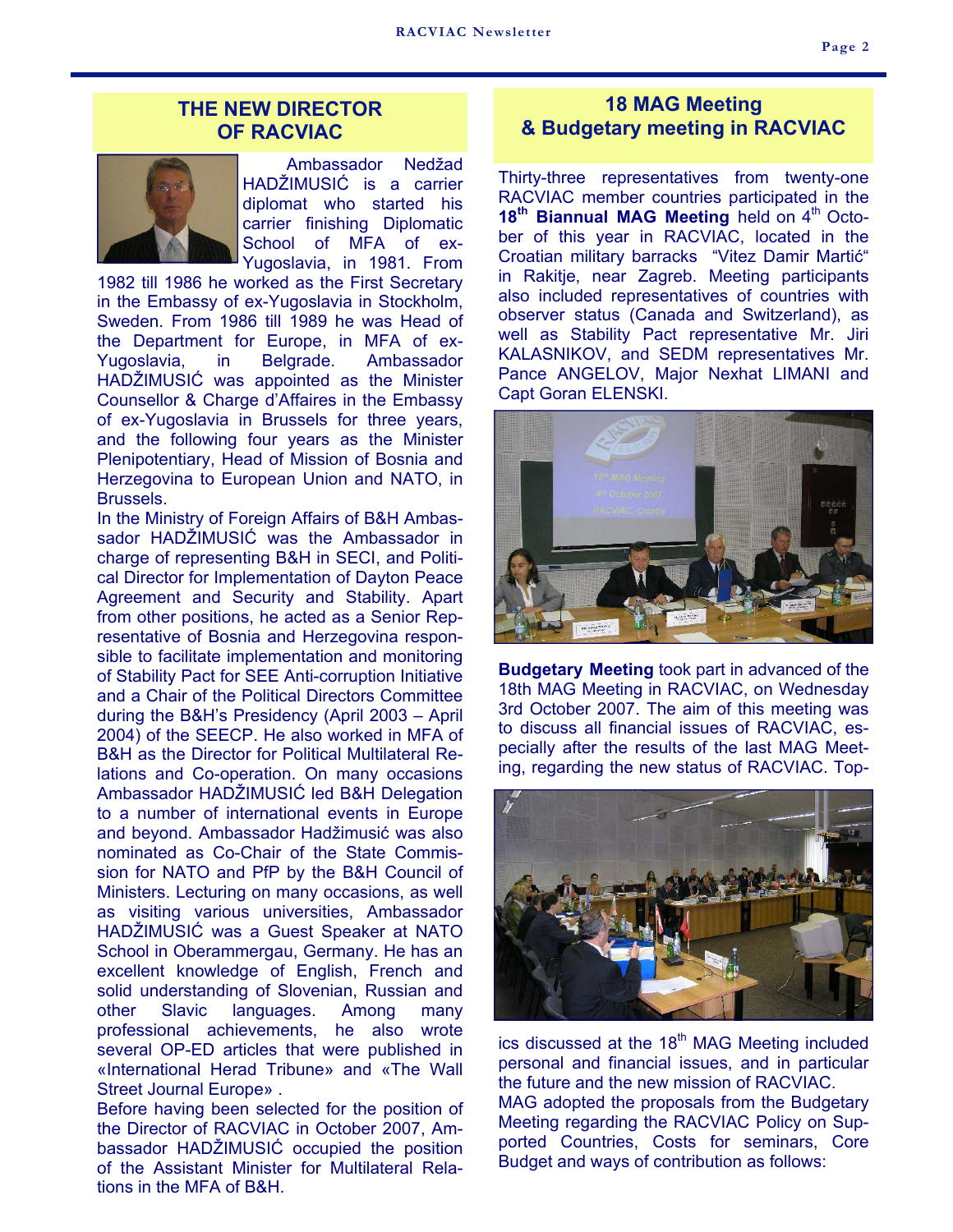- There is no more status of "Supported Countries" in the budget projection for permanent RACVIAC staff members. Each country should find its own sponsor country on a bilateral basis.
- The supported countries agreed on abandoning Per Diem costs for participants in RACVIAC activities, effectively for 2008.
- All Core Countries, with the exception of two, accepted the proposed percentages for the Core Budget according to the approved formula, based on participation in the RCC Secretariat.

MAG then took note of the Draft Budget for 2008 and tasked RACVIAC to prepare for each "spring MAG Meeting" the "Main Activity Projection" for the following year, in order to facilitate Members to timely secure their financial contributions.

MAG also took note of the Draft Annual Programme for 2008 and stressed the Director's authority to deal in a flexible way with the new requests on short notice, informing MAG countries afterwards.

During the meeting MAG adopted two new documents - "MAG Terms of Reference and "Strategy Paper" taking into account comments of the countries at the meeting. Regarding draft proposal of a new RACVIAC Structure, MAG took note on the proposed Organizational Structure and agreed to leave this issue open for future discussion.

After informing all the present MAG Members that some countries do not fulfill their obligations according to MAG TOR's, the Chairperson concluded that the letter would be sent to Ukraine, requesting clarification of its position with regard to RACVIAC.

The MAG also accepted the candidacy of the Republic of Moldova, Colonel Ion SAVCIUC, for the position of the MAG Chairperson who then proposed a tentative date of  $15<sup>th</sup>$  -  $17<sup>th</sup>$  April 2008 for the next MAG Meeting.

At the end of a meeting the previous Director, Major General Stergios PAPOTIS, gave thanks for overall support and co-operation of the MAG nations, as well as the indispensable help given to him by different national MAG representatives. He also thanked the RACVIAC staff for their support, help and co-operation and wished all the best to a new Director of RACVIAC, Ambassador Nedžad HADŽIMUSIĆ.

### **CHANGE OF PERSONNEL IN RACVIAC**



It has been a genuine pleasure to have our Director, **Major General Stergios PAPOTIS** as "the Boss". After more than three years, his secondment to RACVIAC has come to an end and he will return to

Greece and at the same time he will retire also from Hellenic Air Force after 36 years service. During his directorship, the whole RACVIAC admired his openness, his communication skills and were delighted with the pleasant working atmosphere he personally created and upheld in his capacity as Director of RACVIAC. We would like to thank MajGen PAPOTIS for his outstanding support and guidance of RACVIAC and wish him all the best in the future in his new life.

After 3 years in the RACVIAC as the Chief of Dialogue and Cooperation Division, the tour of duty for **Col Ibrahim ARSLAN** ended in August 2007. During his tour of duty in RACVIAC Col ARSLAN



fulfilled his mission with professional approach. With his energy and extraordinary performance to leading from the front he showed himself worthy of our praise. It was an excellent experience

to work with him.



RACVIAC welcomes **Col Omer Faruk BASTURK**, the new Division Chief of the Dialogue and Cooperation who joined us in August

2007. He has a Master's degree in international relations from Malaysian University, and started his military career as a Provost Marshal Platoon and Company Commander in Turkish Republic of Northern Cyprus. He is married with Ebru, and has two children.

RACVIAC would also like to thank **Capt Aldin ZAMETICA** for his dedicated energy and knowledge to fulfill his mission in RACVIAC. Cpt ZAMETICA joined RACVIAC in November 2004 and worked as



wg2 Officer in Defence Conversion Cell.



At the same time RACVIAC welcomes his successor **1st LT Mehmed HALILOVIĆ**, who is coming from B&H and joined us in July 2007. He graduated from the University of Khartoum Faculty of

Military Skills. 1LT HALILOVIĆ is married with Seada and has three children.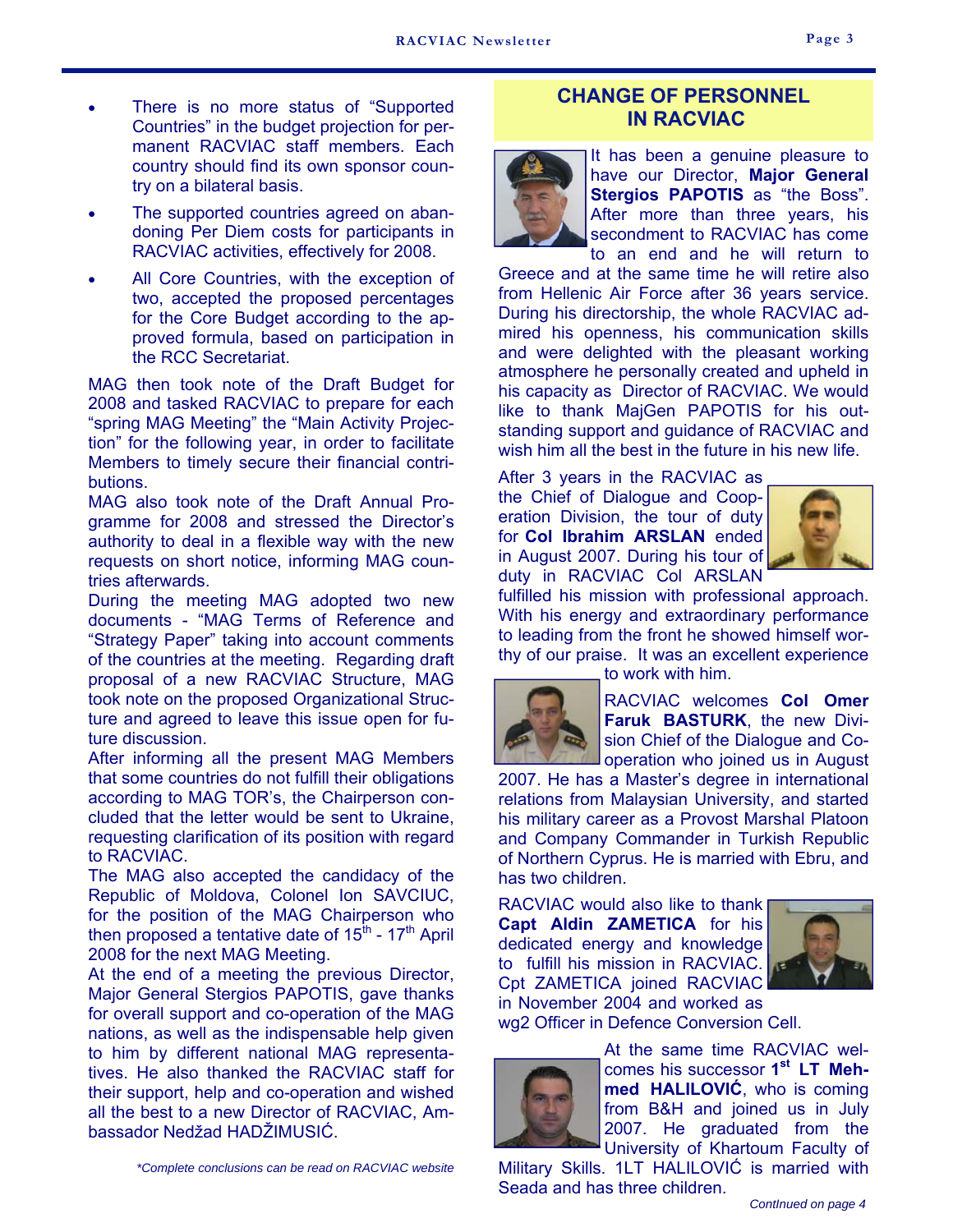

RACVIAC also would like to give a big thank you for all the hard work **Maj Barbara BEN-ČIĆ** has been doing for past three years as WG1 Officer in

Defence Conversion Cell in RACVIAC. We wish her all the best during her UN mission in Cyprus.

#### **RACVIAC strengthens cooperation with NATO**

In July 2007 RACVIAC's Chief Planning & Liaison Officer to Western European Countries & International Organizations, LtC Thomas MER-GEL, paid a visit to NATO's Allied Joint Forces Command in Naples, Italy where he met with General Dennis BLEASE who serves the Deputy Commander as the Special Adviser on Security Sector Reform.

General BLEASE heads the Office of Security Sector Reform with thirteen international officers and civilians, serving in staff and country desk officer positions. He is responsible directly to the Deputy Commander for supporting defense reform activities relating to the three MAP countries (Albania, Croatia, and the Former Yugoslav Republic of Macedonia\*), as well as the three new PfP countries (BA, RS, MONT).



The discussions with General BLEASE on a close cooperation in the future were very fruitful and will strengthen RACVIAC's cooperation with NATO. In this context General BLEASE called this cooperation *"a Strategic Partnership between JFC Naples and RACVIAC"* and introduced the idea to cooperate closely in a series of two or three activities in 2008 suggesting a *Security Sector Reform - Needs Assessment*, and seminars on *Budgets & Planning*, and *Human Resources Management and Development*. The activities could be conducted at RACVIAC, at JFC Naples, and in a county from SEE, which may volunteer for this. Thus, the proposals have already been incorporated into

RACVIAC's first draft of the Annual Programme 2008.

This *Strategic Partnership* will raise RACVIAC's visibility and attractiveness substantially - not only to Western Balkans MAP and PfP countries - and will promote RACVIAC's efforts to become a valuable tool for the Regional Cooperation Council.

Furthermore, taking advantage of the expertise provided, in particular the one of the desk officers', will certainly raise the quality of seminars in the field of SSR and ensure international support and advise.

*\* Turkey recognizes the Republic of Macedonia with its constitutional name* 

#### **"Open Skies Treaty-Arial Observation Course"**

The C-5 "Open Skies Treaty-Arial Observation Course" was carried out in the period between 26 June and 5 July 2007 in accordance with the RACVIAC Programme for 2007. The Course was conducted in two phases: Theoretical phase  $(1<sup>st</sup>$  week) in Rakitje and Practical phase (2nd week) in the Croatian Airbase Pleso. During the practical phase two observation flights were performed over the territory of Croatia.

The aim of this course was to train personnel from SEE countries providing them with proper information and practical experience in planning, organizing and executing an Aerial Observation Mission based on the provisions of the Treaty on Open Skies.

The objectives were as follows:

- to provide the participants with the knowledge on basic rules and procedures regarding the conducting of an Aerial Observation Mission
- to extend their training and practical experience in planning, organizing and executing missions based on the provisions of the Treaty on Open Skies.

Thirteen participants from Albania, Bosnia and Herzegovina, Croatia, Former Yugoslav Republic of Macedonia\*, Belgium, Serbia and Montenegro attended the Course. The participants, representing Ministries of Defence and Verification Centres were mostly with no knowledge or little one concerning the provisions of the Treaty on Open Skies. Experienced participants and newcomers were in a percentage of 20% and 80% accordingly.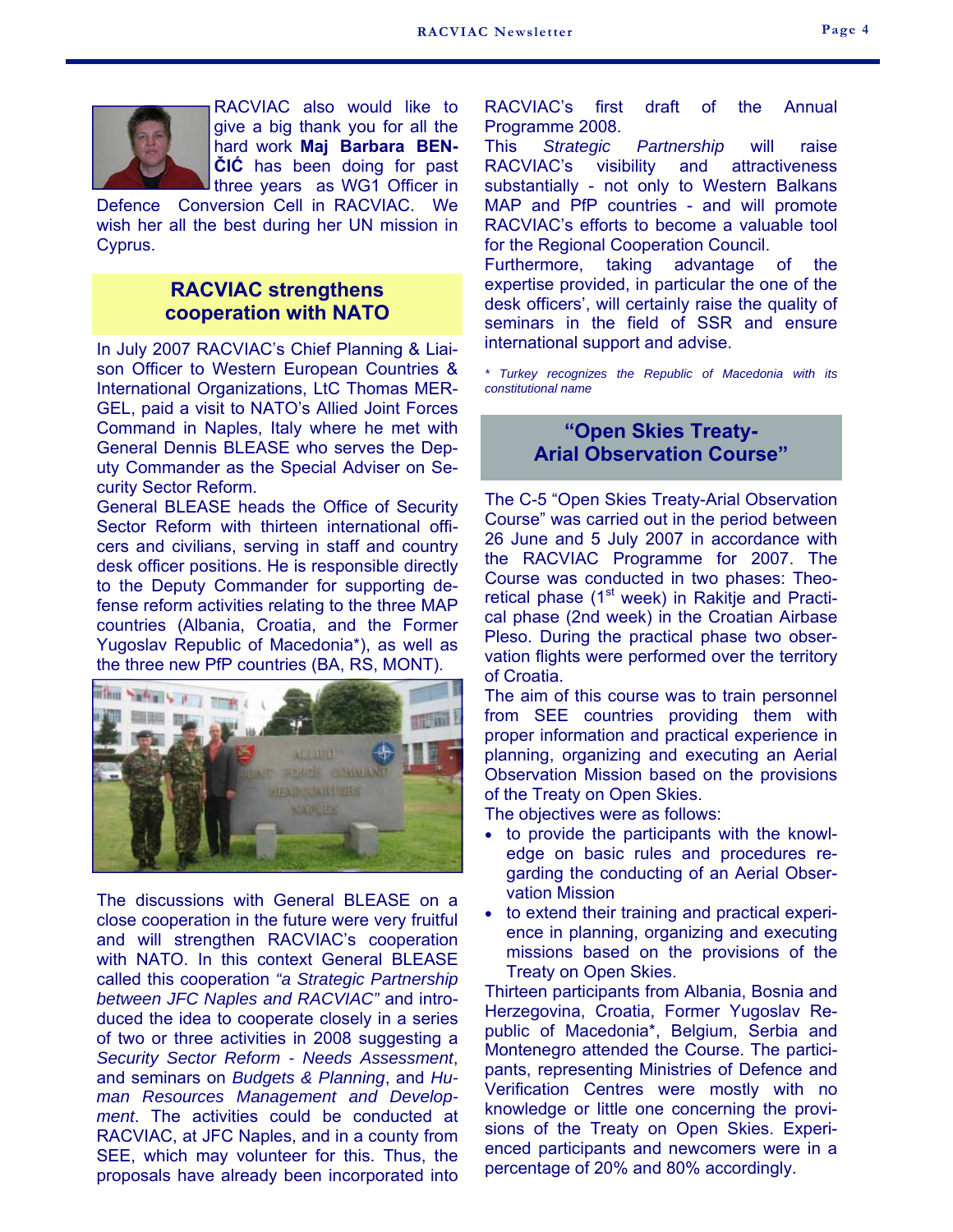RACVIAC hosted five lecturers from the Verification Centres of Germany and Latvia. The practical part was executed by using an Observation Aircraft of Romania with a team of ten members. The  $1^{st}$  phase of the Course (26-29 June) was a combination of presentations, lectures and practical work of a mission plan for the accomplishment of the flight. The  $2^{nd}$ phase (2-4 July) was performed as a real Open Skies mission over the territory of Croatia with all elements pertaining to the Treaty. The film that was made during the observation flight was processed in Lab and participants had opportunity to consider the whole film processing.



Participants' interest and motivation were very high, probably due to the fact that they were mostly beginners in this activity, with low or without experience in Open Skies Missions. During the practical phase, participants showed an exceptional professionalism performing their mission and demonstrated a remarkable cooperation, by which they approached the standards of a real Inspection. The invited lecturers covered the theoretical and practical part of the Course in a satisfactory way. The preparation of the Observed Side and the work of the local escorts, reaching a high level of organization, contributed positively to the success of the Course. The execution of the whole Training Activity proved to be satisfactory and very well organized in order to achieve our goal.

The course was organized and performed in close cooperation with the Ministry of Defence of the Republic of Croatia. In this context it was a good training and a preparation for the fulfilling of their obligations as full-fledged Treaty members in the near future. The countries in the SEE region are interested to take part in Aerial Observation Courses. In this way they appreciated the efforts of RACVIAC in organizing and performing such activities.

*\* Turkey recognizes the Republic of Macedonia with its constitutional name* 

#### **RACVIAC at the Annual Conference of the Balkan Communication Network**

 Between 28 June and 01 July 2007 RAC-VIAC`s Planning and Liaison Officer for SEE, LtC Wofgang WECHSELBERGER, took part at the Annual Conference of the Balkan Communication Network (BCN) in Bucharest.

 Representatives from European Commission and NATO, as well as members of the institutes of the BCN participated at this event, with the title "EU and NATO acting together in SEE - The Role of the NGOs networks". BCN is an informal network of research policy centres from nine Balkan countries who joined their strategic efforts to establish, develop and strengthen transparency, good governance, human rights and democracy in the region.

 BCN aims to create a platform providing the Member Centres with an opportunity for sharing information about their activities, researches and publications, identifying and pursuing joint projects.

 RACVIAC is on a good way of becoming a member of this Network between the Strategic and Research Centres of South East Europe.

### **RACVIAC and International Organizations**

Geneva Centra for Security Police: Centre de Politique de Sécurité, Genévé-Berlei Zentium Nii Sicherbeitspolitis

RACVIAC's cooperation with the **Geneva Centre for Security Policy (GCSP)** will become closer and more formal in the future. A Draft Memorandum of Understanding is in the last phase of development and will most likely be signed by Ambassador Dr. Fred TANNER, Director of GCSP and Ambassador Nedžad HADŽIMUSIĆ, new Director of RACVIAC by the end of this year. RACVIAC and GCSP will, in the interest of their respective activities, seek each other's expertise in order to optimize the effects of their activities.

GCSP and RACVIAC envisage cooperating in assisting Security Sector Reform (SSR) and Defense Institution Building (DIB) in SEE countries, in particular with the following objectives:

• To support the reform of the armed forces in SEE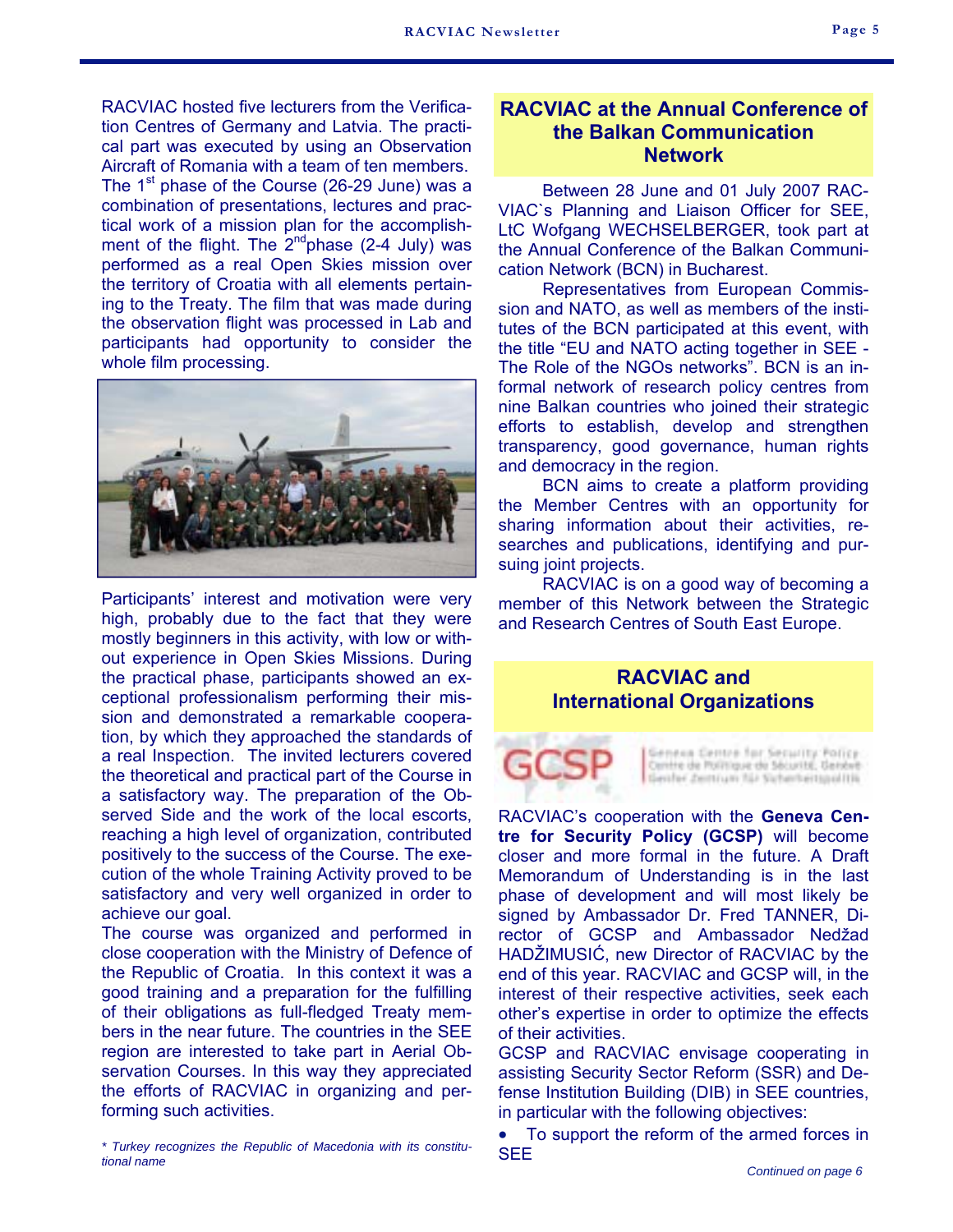- To assist in developing the administrative capabilities of civilians and the military engaged in security sector reform
- To train personnel as Defense Attaché and/ or as Nation representative in International Organizations
- To underscore the role of the parliaments in their oversight functions of security and defense and to develop the required ability and skills to implement them
- To emphasize the role of civil society and the media on public awareness on political military and arms control issues
- To promote Confidence and Security Building Measures at the regional level.

**\* \* \***



The dialogue and cooperation between RAC-VIAC and the **Defense Threat Reduction Agency (DTRA)** from the United States Department of Defense will also become more formal in the very near future. Mutual consultations have already been scheduled to assess the areas and means of cooperation and to develop standing procedures.

RACVIAC's presence at regional meetings and conferences such as; Crans Montana Forum in Tirana (May); SE Europe Clearinghouse in Sarajevo (June); PfP Consortium Annual Conference in Zagreb (June); Regional MoD Policy Directors Meeting in Dubrovnik (September) and NATO-Lessons Learned in Defense Reform Management in Ljubljana (September) provided not only very good opportunities for direct consultations with its target audience, but contributed to the needs assessment also and increased RAC-VIAC's visibility. RACVIAC's readiness and willingness to support all efforts within the scope of activities were stressed through presentations and statements at any given occasion.

Amongst many bilateral consultations at the above-mentioned occasions a spotlight should be drawn on the two with representatives from NATO's Defence and Security Economics Directorate, Political Affairs and Security Policy Division and from NATO's Euro-Atlantic Integration and Partnership Directorate. Both directorates agreed to identify particular activities for coorganization for 2008 as soon as RACVIAC's Draft Annual Programme would be releasable.

#### **"VIENNA DOCUMENT 99" COURSE**

According to the RACVIAC Programme 2007, the Training & Verification Division organized and executed the Course: "Vienna Document 1999" from 24–28 September 2007. The Course consisted of lectures and presentations done in RACVIAC and a practical phase done at the  $16<sup>th</sup>$ Artillery Rocket Brigade of the Croatian Armed Forces in Bjelovar.

The aim of this course was to provide participants with a theoretical overview of the VD 99', giving a comprehensive analysis in theoretical and practical level of the implementation of these activities. It was organized in the spirit and the letters of the Vienna Document' 1999, focusing on the duties and responsibilities of the personnel to be engaged in the implementation of the aforementioned arms control document demonstrating the real spirit of the confidenceand security-building measures.



Course Objectives were:

- To overview the specified elements of the VD 99'highlighting the most comprehensive and commonly followed rules and procedures of the execution of that.
- To provide the participants with information about the current situation in the implementation of VD 99'.
- Based on best practices, to train the participants in the subjects related to the planning and conducting of such activities being employed as visitors/evaluators or escorts.
- To deepen contacts between representatives of national organisations, agencies engaged in the accomplishment of arms control and/or security- and confidence-building measures.
- To provide -especially the practical part of the course - opportunity for participants to exercise or "observe" the real events, adding a real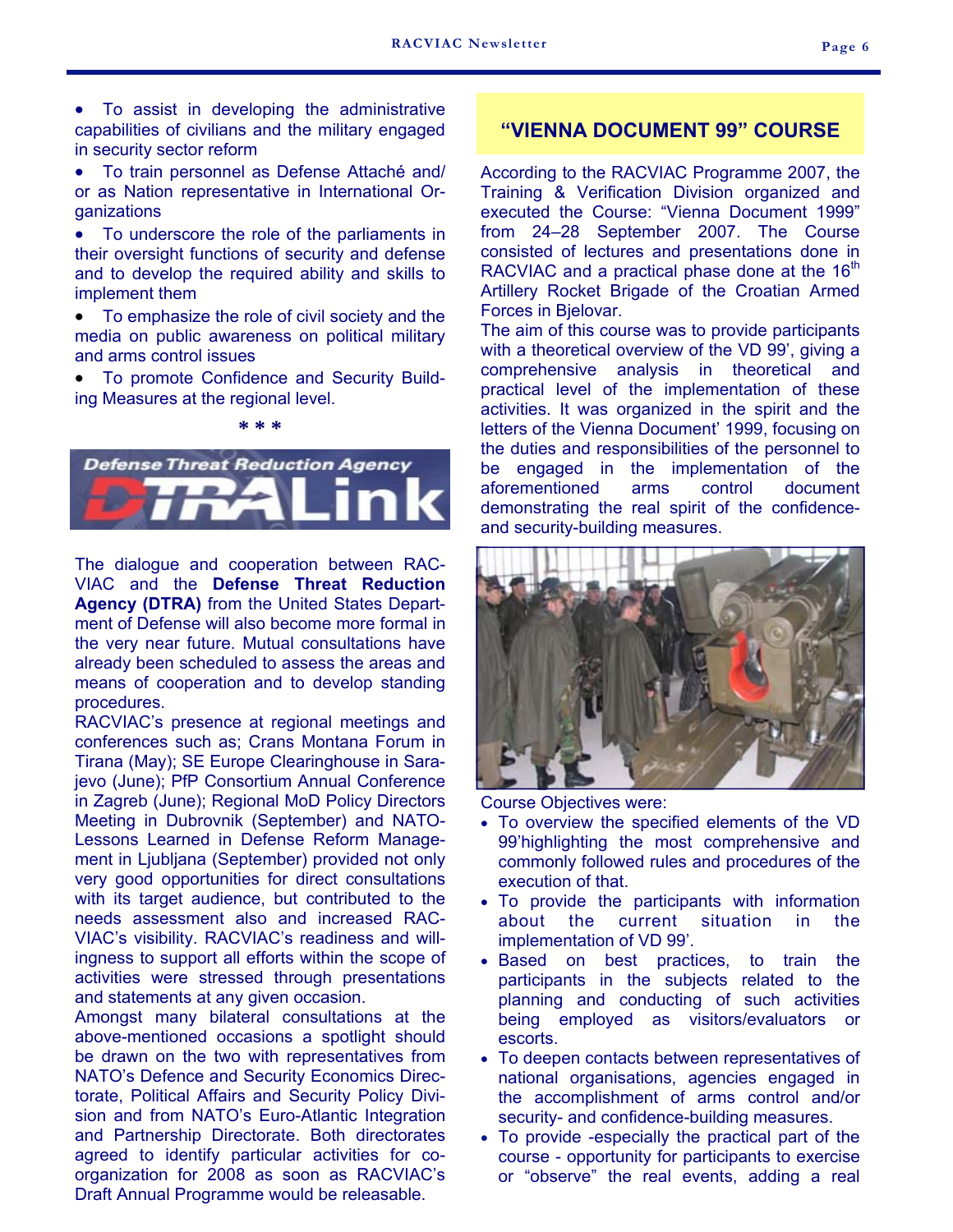value to the SEE region and showing fields and ways of how to work in the future as a platform for co-operation at the national, regional and international level.

Fifteen participants from five countries attended the Course: Albania (3), Bosnia and Herzegovina (3), Croatia (3), Former Yugoslav Republic of Macedonia (3), Montenegro (3), participated in the Course. Lectures arrived from Croatia (1), Germany (1), Hungary (2), Turkey (1), and from the NATO ACCS (*Arms Control and Coordination Section)* (1). The four-day Course gave the opportunity for participants to meet their colleagues from the SEE region as well as to meet representatives/ experts coming from organizations and agencies being engaged for years with the execution of the VD 99' and/or other arms control regimes.

Lecturers invited covered all the topics efficiently and presented a comprehensive and detailed overview of the relevant parts of the treaty taken for investigation. This course, especially the practical part, has provided an excellent opportunity for participants to "observe" the real events - brought and added a real value to the SEE region and showed fields and ways of how to work in the future as a platform for co-operation on national, regional and international level.

\**Turkey recognizes the Republic of Macedonia with its constitutional name* 

### **Seminar on Media and Security Sector**

According to the RACVIAC annual programme, RACVIAC held a seminar on Media and Security Sector that took place from  $17<sup>th</sup>$  to  $18<sup>th</sup>$  of September 2007 in Zagreb/Croatia.

The aim of the seminar was to provide a forum for discussion concerning the relation between media and security sector touching problems, difficulties and expectations of both sides to create more transparent environment in our region.

The seminar objectives were the following:

- To highlight the role of Media in Security Affairs
- To share ideas and experience related: Media and Non-Governmental Organizations, and armed conflict and Media
- Conflict prevention and role of Media in peace building and peacekeeping
- To try to define involvement of media in new Wars and challenges of the  $21<sup>st</sup>$  Century
- To try to clarify difficulties, expectations and possible solutions from both sides (Media

and Governmental institutions).

The seminar was designed especially for staff of MOD, MOI, MFA, NGOs, Academics and Media. The participation and lecturers were coming

from Albania, Bosnia and Herzegovina, Croatia, Former Yugoslav Republic of Macedonia\*, Hungary and Serbia.

The following lectures were given:

*Keynote Speech: "*The role of Media in Security Affairs (effects on planning, use of sources, public awareness and so on…)" Dr Radica GAREVA – MK;

*Lecture-1:* "Conflict Prevention and the Role of the Media in the Peace building and Peacekeeping" Dr Aleksandar DONCEV – MK;

*Lecture- 2:* "The Media, New Wars and New Challenges for the  $21<sup>st</sup>$  Century", Dr Radica GAREVA – MK;

*Lecture-3:*"Difficulties, expectations and possible solutions from both sides (Media and Governmental institutions)", Mr. Igor CRNADAK - BA;

*Lecture-4:*"Media and non-Governmental Organizations in the field of Security issues" Dr Mladen STANICIC – HR;

Lecture-5: "Armed conflict and Media/Lessons learned from recent and current operations"

Col. Hamza VISCA - BA.

Discussions were fruitful and gave the participants an opportunity to exchange ideas and reach the following conclusions:

- Citizens have a right to obtain information about public issues, including security.
- All states can have secrecy laws and other regulatory devices that are designed to restrict flow of sensitive information.
- The media and security sector should work together on a daily basis in both peace and conflict situations .
- Crisis plans of security sector should be prepared in advance, taking into account different ideas, also involved media.
- Experts from both side on the same table.
- Respect, coordination and communication between security sector and media are all important.
- Independent Media
- Training is needed for both  $-$  to increase knowledge level
- Mutual understanding, trust and perception
- Be sensitive for national interest
- Specific law regulations for Media
- Transparency for Public information

\**Turkey recognizes the Republic of Macedonia with its constitutional name*